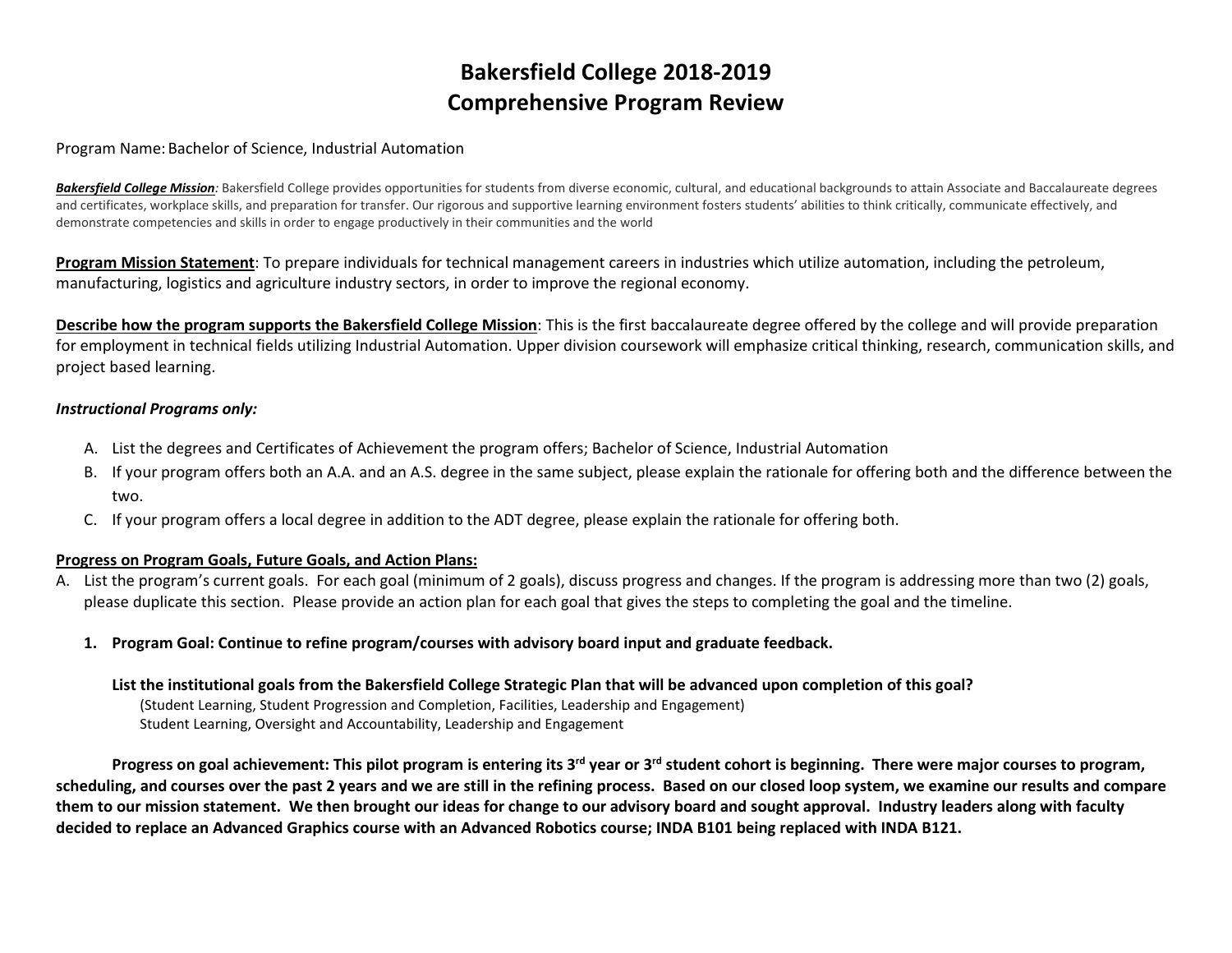**Status Update – Action Plan and any link to Resource Requests: Course outline for new course is written. New schedule to accompany the new students entering the program created. Unfortunately, the faculty member slated to develop course from the outline is no longer available. Faculty and administration are in process of finding replacement.**

**2. Program Goal: Increase enrollment through outreach, marketing, and pathway building.** 

**List the institutional goals from the Bakersfield College Strategic Plan that will be advanced upon completion of this goal?**  (Student Learning, Student Progression and Completion, Facilities, Leadership and Engagement) Student Progression and Completion

**Progress on goal achievement: This pilot program recently graduated 7 students from the first class. Our second class enrollment numbers have doubled to 14, however we are not at capacity for third year. Administration and faculty are struggling to tap college resources to support a new program. All areas of supporting departments are falling short; counseling, outreach, job development, advisors, graphics, media, and marketing have failed to embrace the extra work required to make a pilot program successful.**

**Status Update – Action Plan and link to Resource Requests: A program manager is being considered to be hired.**

- **B.** List the program's goals for the next three years. Ensure that stated goals are specific and measurable. State how each program goal supports the College's strategic goals. Each program must include an action plan.
	- **1. Future Program Goal: To support program growth, we will develop pathways to our program through Dual Enrollment and Articulation. Our goal is to add at least one high school partnership to our lower division courses.**

**List the institutional goals from the Bakersfield College Strategic Plan that will be advanced upon completion of this goal?**  (Student Learning, Student Progression and Completion, Facilities, Leadership and Engagement) Student Progression and Completion

**Action plan: Faculty will work with campus resources to facilitate discussions and assist with pathway developments.**

**Lead person for this goal: CTE Director**

**2. Future Program Goal: To support program growth, we will develop pathways to our program through Industry Outreach. Our goal is to add at least one Industry to our Advisory Board.**

**List the institutional goals from the Bakersfield College Strategic Plan that will be advanced upon completion of this goal?**  (Student Learning, Student Progression and Completion, Facilities, Leadership and Engagement) Leadership and Engagement

**Action plan: Faculty members will utilize their Industry Knowledge to increase the circle of opportunities for students completing the program, by engaging with new businesses. This will allow more voices to guide curriculum review and more internships and job placements by exposing industry to our students and this program.**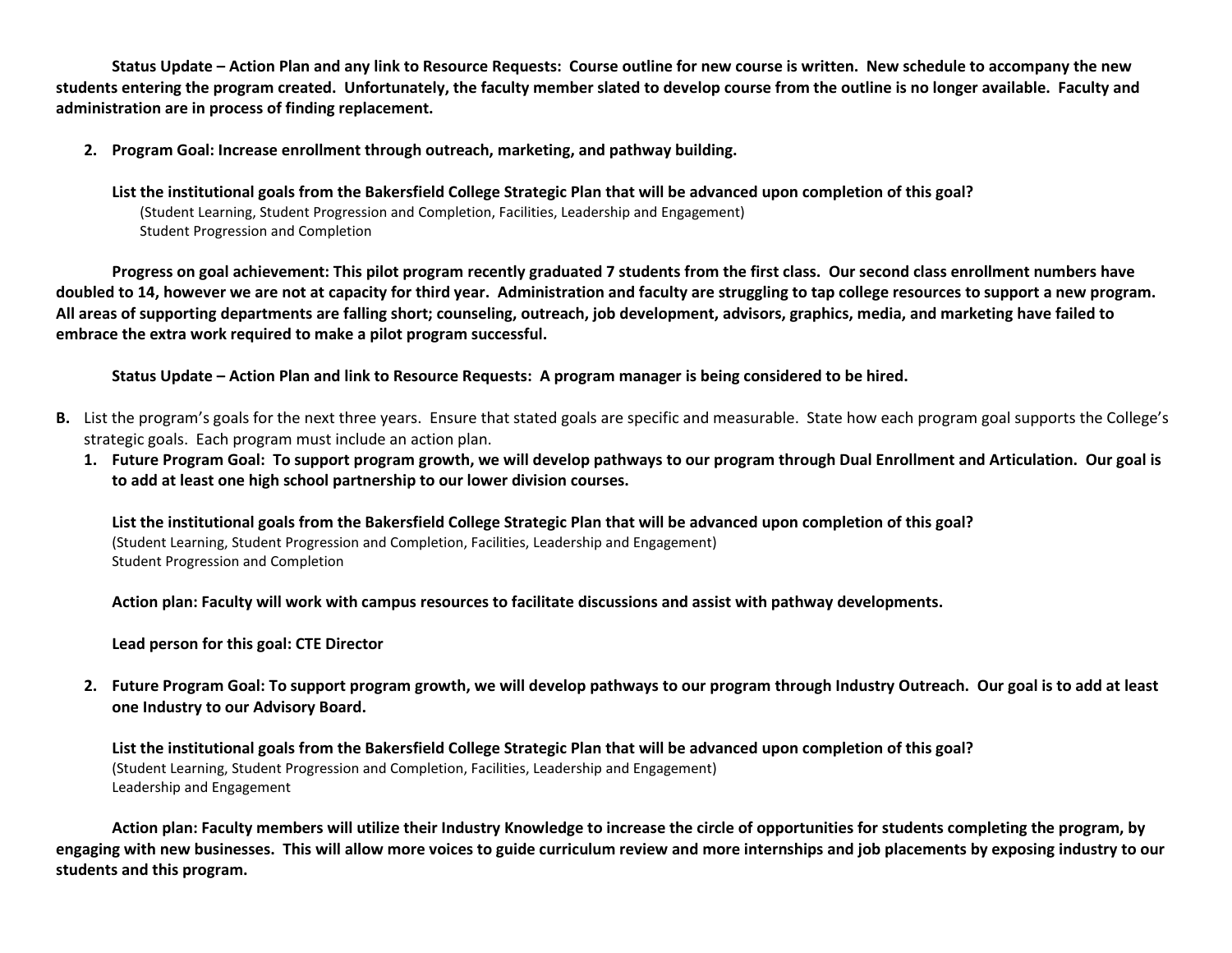# **3. Lead person for this goal: Program Dean**

# **3 Year Program Analysis**: (All programs will answer the following questions unless otherwise indicated)

Take a look at your trend data. Provide an analysis of program data throughout the last three years (all programs should have some form of data that is used to look at changes over time) and report:

- 1. Changes in student demographics (gender, age and ethnicity). No change
- 2. Changes in enrollment (headcount, sections, course enrollment, and productivity). *Instructional only-Head count increase between years 1 and 2 by 100%, however no growth for 3rd year. More outreach and marketing is needed.*
- 3. Changes in achievement gap and disproportionate impact. No change
	- o Please look for large differences, or gaps, between top performing groups and others. Consider how you could identify the reasons behind these gaps, and if there changes that could be made to reduce them. For in depth review of equity issues, and on changes that are being made campus-wide, please refer to the current [Bakersfield College Student Equity Plan.](https://www.bakersfieldcollege.edu/sites/bakersfieldcollege.edu/files/2015-18_StudentEquityPlan.pdf)
- 4. Success and retention for face-to-face as well as online/distance courses. *Instructional only-Success and retention rate are above 85%*
- 5. Any unplanned events that affected your program/. A faculty member left the college who was slated to develop and teach a new course. Administration is planning on not hiring a replacement for a full year. This will severely impact our ability to continue refining and developing this pilot program. This also has sent a message to students and faculty that support for this program is lacking.
- 6. Degrees and certificates awarded (three-year trend data for each degree and/or certificate awarded). *Instructional only- 7 Bachelor of Science Degrees awarded.*
- 7. Reflect on any changes you would like to see in your program in the next 3 years. Campus wide support must increase. New businesses are coming to Kern County and they expect a level of skilled workforce. Our students deserve an opportunity to gain knowledge and a degree for a fraction of the cost of a UC or CSU. This must come from the top. Faculty are not empowered or given release time to drive the change needed for outreach, marketing, hiring, or other support services.
- 8. The college has embarked on significant efforts such **as Guided Pathways, affinity groups** and **completion coaching communities** to improve the success and completion rates of our students. Please describe what your program/department/office is planning/doing to contribute to these efforts. Not sure, have not heard of these efforts.
- 9. Explain your role if you are involved in Dual Enrollment, Inmate Education, or Rural Initiatives. We are dual enrolled at Indepence High School and Articulated with the Regional Occupational Center. We are also Dual Enrolled in rural Delano as well as attempting to add sections of our lower division at the Delano Campus.
- 10. List degrees and certificates awarded (three-year trend data for each degree and certificate awarded). Include targets (goal numbers) for the next three years. *Instructional only-24 in the next 2 years*

| Full Name of Degree or Certificate         | 2015-2016 | 2016-2017 | 2017-2018 | $2018 - 2019$   2019 - 2020 | $2020 - 2021$ |
|--------------------------------------------|-----------|-----------|-----------|-----------------------------|---------------|
| Bachelor of Science, Industrial Automation |           |           |           |                             |               |